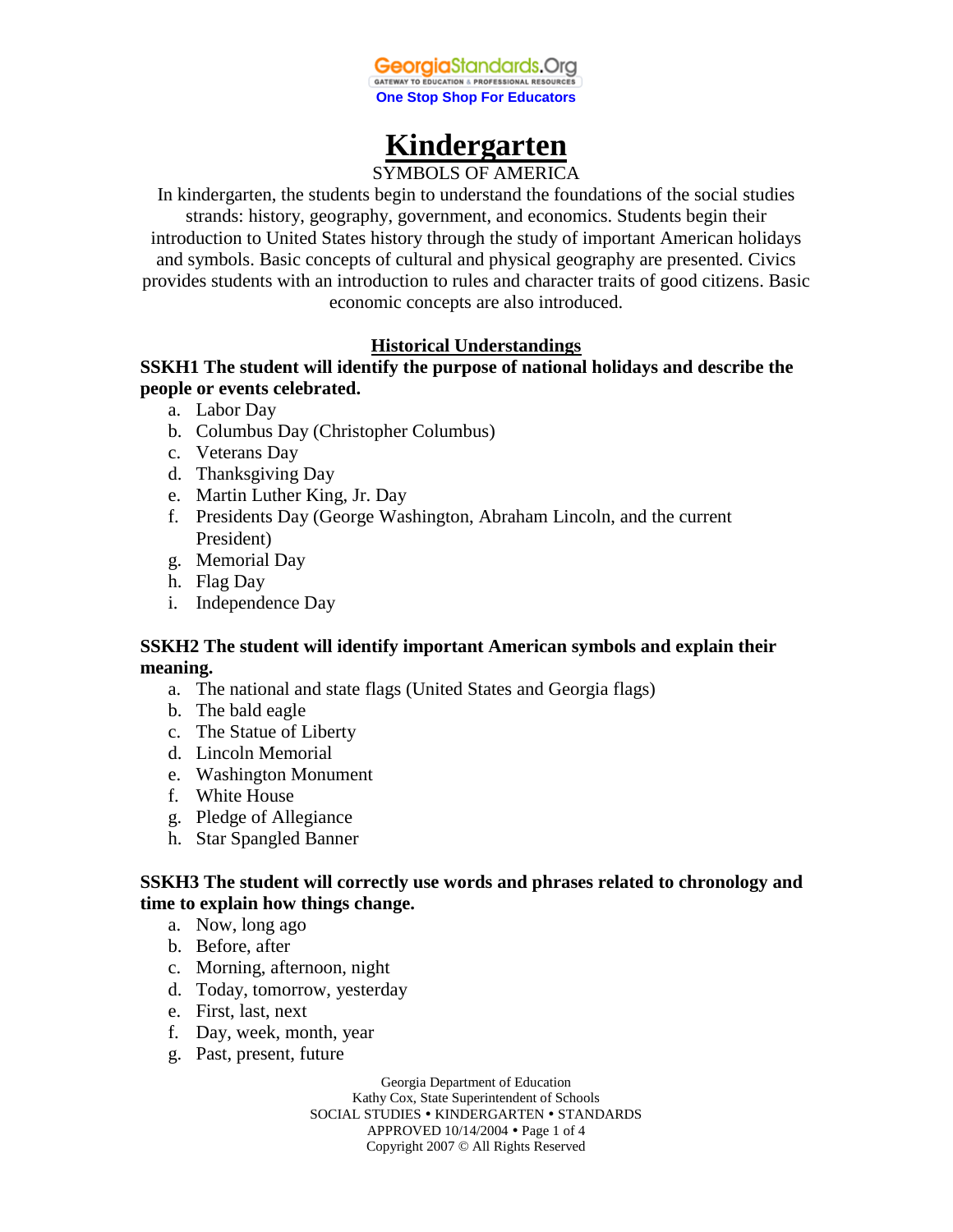

#### **Geographic Understandings**

# **SSKG1 The student will describe American culture by explaining diverse community and family celebrations and customs.**

### **SSKG2 The student will explain that a map is a drawing of a place and a globe is a model of the Earth.**

- a. Differentiate land and water features on simple maps and globes.
- b. Explain that maps and globes show a view from above.
- c. Explain that maps and globes show features in a smaller size.

### **SSKG3 The student will state the street address, city, county, state, nation, and continent in which he or she lives.**

# **Government/Civic Understandings**

**SSKCG1 The student will demonstrate an understanding of good citizenship.**

- a. Explain how rules are made and why.
- b. Explain why rules should be followed.

**SSKCG2 The student will retell stories that illustrate positive character traits and will explain how the people in the stories show the qualities of honesty, patriotism, loyalty, courtesy, respect, truth, pride, self-control, moderation, and accomplishment.**

### **Economic Understandings**

**SSKE1 The student will describe the work that people do (police officer, fire fighter, soldier, mail carrier, baker, farmer, doctor, and teacher).**

**SSKE2 The student will explain that people earn income by exchanging their human resources (physical or mental work) for wages or salaries.**

**SSKE3 The student will explain how money is used to purchase goods and services.**

- a. Distinguish goods from services.
- b. Identify various forms of U.S. money (coins, currency).

# **SSKE4 The student will explain that people must make choices because they cannot have everything they want.**

Georgia Department of Education Kathy Cox, State Superintendent of Schools SOCIAL STUDIES • KINDERGARTEN • STANDARDS APPROVED 10/14/2004 Page 2 of 4 Copyright 2007 © All Rights Reserved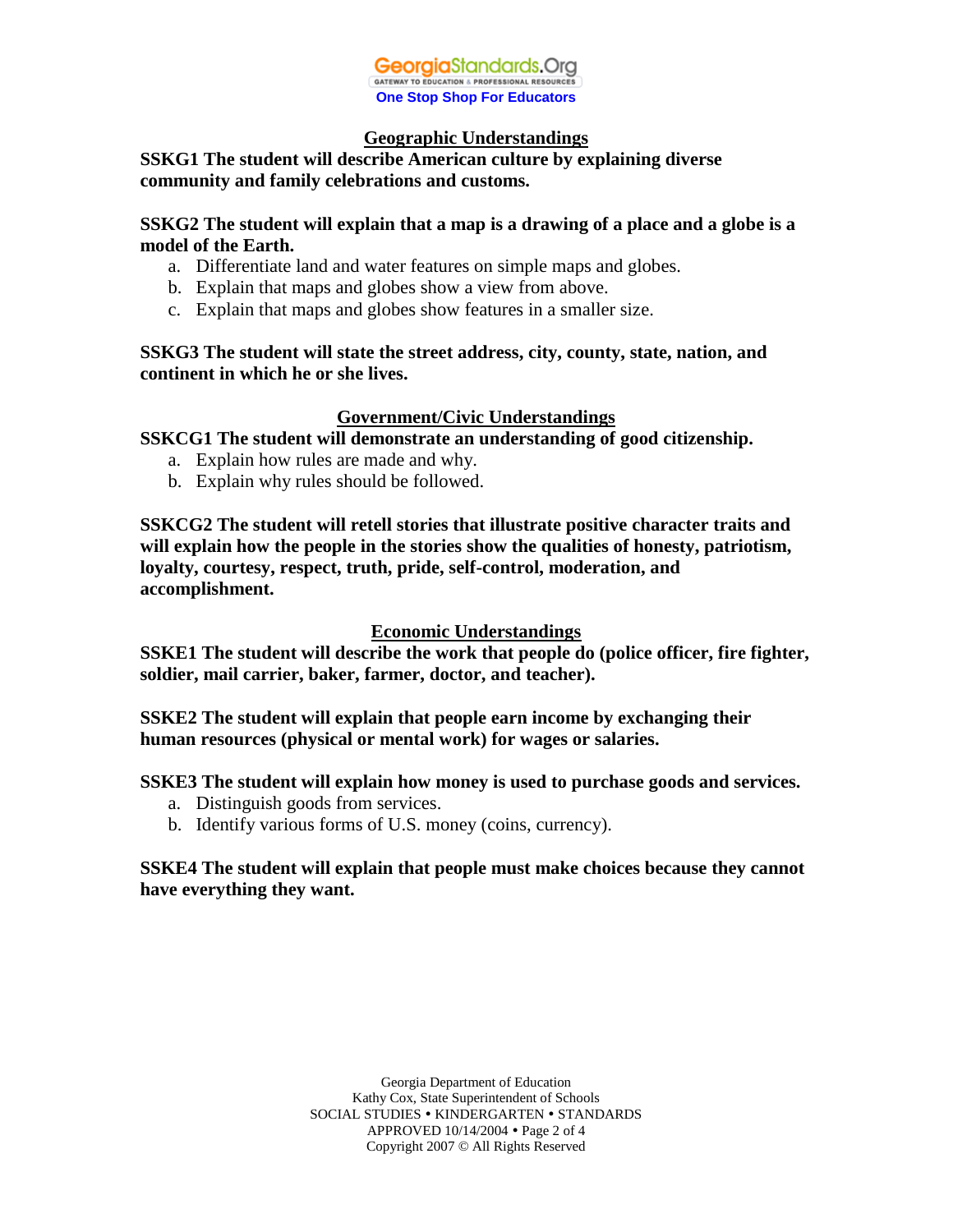

# **Social Studies Skills Matrices**

MAP AND GLOBE SKILLS

GOAL: The student will use maps to retrieve social studies information.

I: indicates when a skill is introduced in the standards and elements as part of the content D: indicates grade levels where the teacher must develop that skill using the appropriate content M: indicates grade level by which student should achieve mastery, the ability to use the skill in all situations

A: indicates grade levels where students will continue to apply and improve mastered skills

| Map and Globe Skills                                                                                                                                                                    | K           | 1           | $\overline{2}$ | 3           | $\overline{4}$ | 5            | 6              | 7 | 8              | $9-$<br>12   |
|-----------------------------------------------------------------------------------------------------------------------------------------------------------------------------------------|-------------|-------------|----------------|-------------|----------------|--------------|----------------|---|----------------|--------------|
| 1. use cardinal directions                                                                                                                                                              | $\mathbf I$ | M           | A              | A           | A              | A            | $\overline{A}$ | A | $\mathbf{A}$   | $\mathbf{A}$ |
| 2. use intermediate directions                                                                                                                                                          |             | $\mathbf I$ | M              | A           | A              | A            | A              | A | $\mathbf{A}$   | A            |
| 3. use a letter/number grid system to<br>determine location                                                                                                                             |             |             | I              | M           | A              | A            | A              | A | A              | A            |
| 4. compare and contrast the categories<br>of natural, cultural, and political features<br>found on maps                                                                                 |             |             | I              | M           | $\mathsf{A}$   | $\mathsf{A}$ | $\overline{A}$ | A | $\mathsf{A}$   | A            |
| 5. use inch to inch map scale to<br>determine distance on map                                                                                                                           |             |             | $\mathbf I$    | M           | A              | $\mathbf{A}$ | A              | A | $\mathsf{A}$   | A            |
| 6. use map key/legend to acquire<br>information from, historical, physical,<br>political, resource, product and<br>economic maps                                                        |             |             | I              | D           | M              | $\mathbf{A}$ | $\mathbf{A}$   | A | A              | A            |
| 7. use a map to explain impact of<br>geography on historical and current<br>events                                                                                                      |             |             | I              | D           | M              | A            | A              | A | A              | A            |
| 8. draw conclusions and make<br>generalizations based on information<br>from maps                                                                                                       |             |             |                | $\mathbf I$ | M              | A            | $\overline{A}$ | A | A              | A            |
| 9. use latitude and longitude to<br>determine location                                                                                                                                  |             |             |                | $\mathbf I$ | D              | D            | D              | M | $\overline{A}$ | A            |
| 10. use graphic scales to determine<br>distances on a map                                                                                                                               |             |             |                |             | $\mathbf I$    | M            | A              | A | $\mathbf{A}$   | A            |
| 11. compare maps of the same place at<br>different points in time and from<br>different perspectives to determine<br>changes, identify trends, and generalize<br>about human activities |             |             |                |             | I              | M            | $\mathbf{A}$   | A | A              | A            |
| 12. compare maps with data sets (charts,<br>tables, graphs) and /or readings to draw<br>conclusions and make generalizations                                                            |             |             |                |             | I              | M            | A              | A | A              | A            |

Georgia Department of Education Kathy Cox, State Superintendent of Schools SOCIAL STUDIES • KINDERGARTEN • STANDARDS APPROVED 10/14/2004 Page 3 of 4 Copyright 2007 © All Rights Reserved